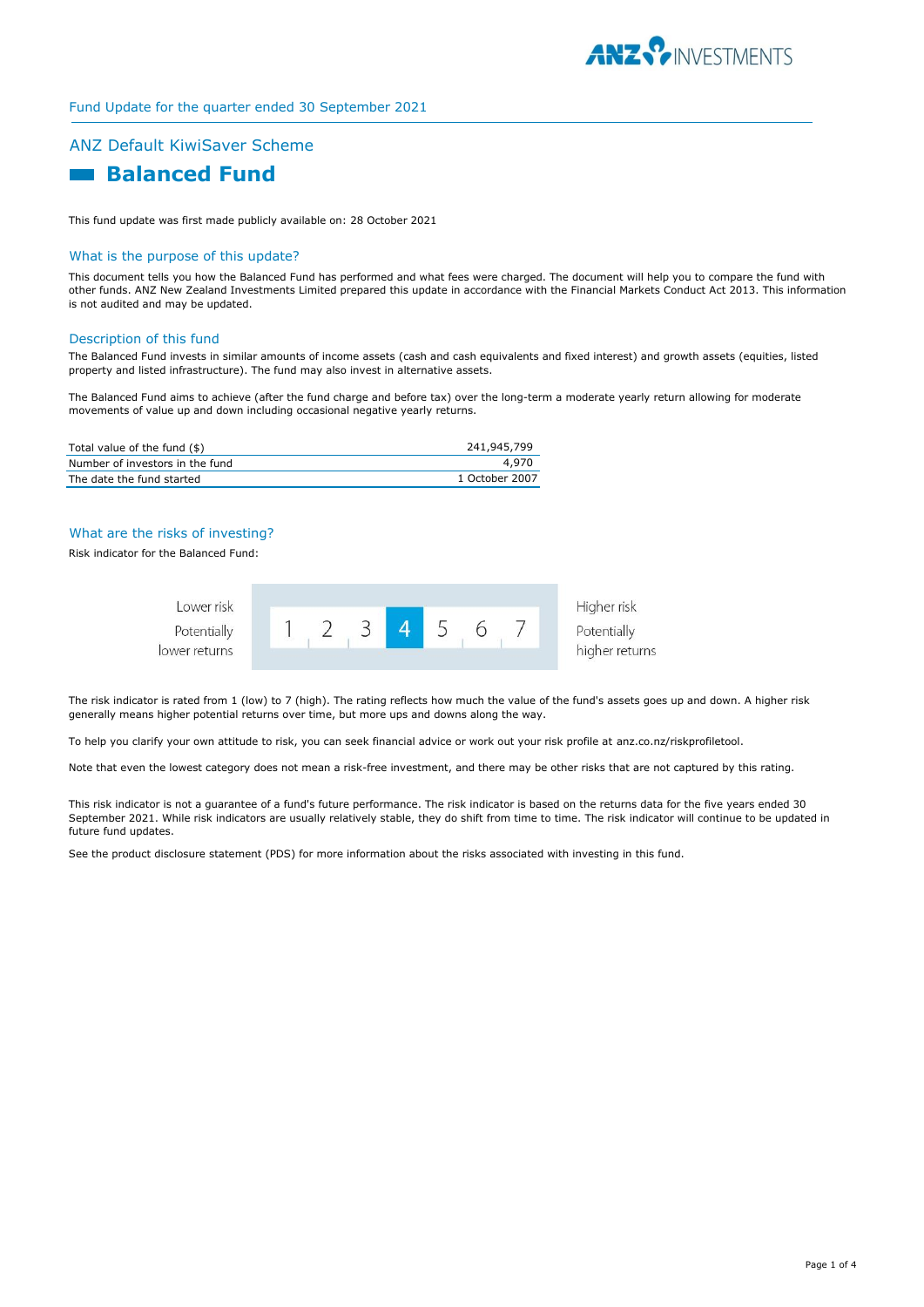# How has the fund performed?

|                                               | Average over past<br>five years | Past year |
|-----------------------------------------------|---------------------------------|-----------|
| Annual return                                 |                                 |           |
| (after deductions for charges and tax)        | 6.70%                           | 10.94%    |
| <b>Annual return</b>                          |                                 |           |
| (after deductions for charges but before tax) | 7.66%                           | 11.97%    |
| Market index annual return                    |                                 |           |
| (reflects no deduction for charges and tax)   | 7.78%                           | 10.47%    |

The market index annual return is calculated using the target investment mix and the indices of each asset class.

Additional information about the market index is available in the statement of investment policy and objectives on the offer register at www.discloseregister.companiesoffice.govt.nz.



# **Annual return graph**

This shows the return after fund charges and tax for each of the last 10 years ending 31 March. The last bar shows the average annual return for the last 10 years, up to 30 September 2021.

**Important:** This does not tell you how the fund will perform in the future.

Returns in this update are after tax at the highest prescribed investor rate (PIR) of tax for an individual New Zealand resident. Your tax may be lower.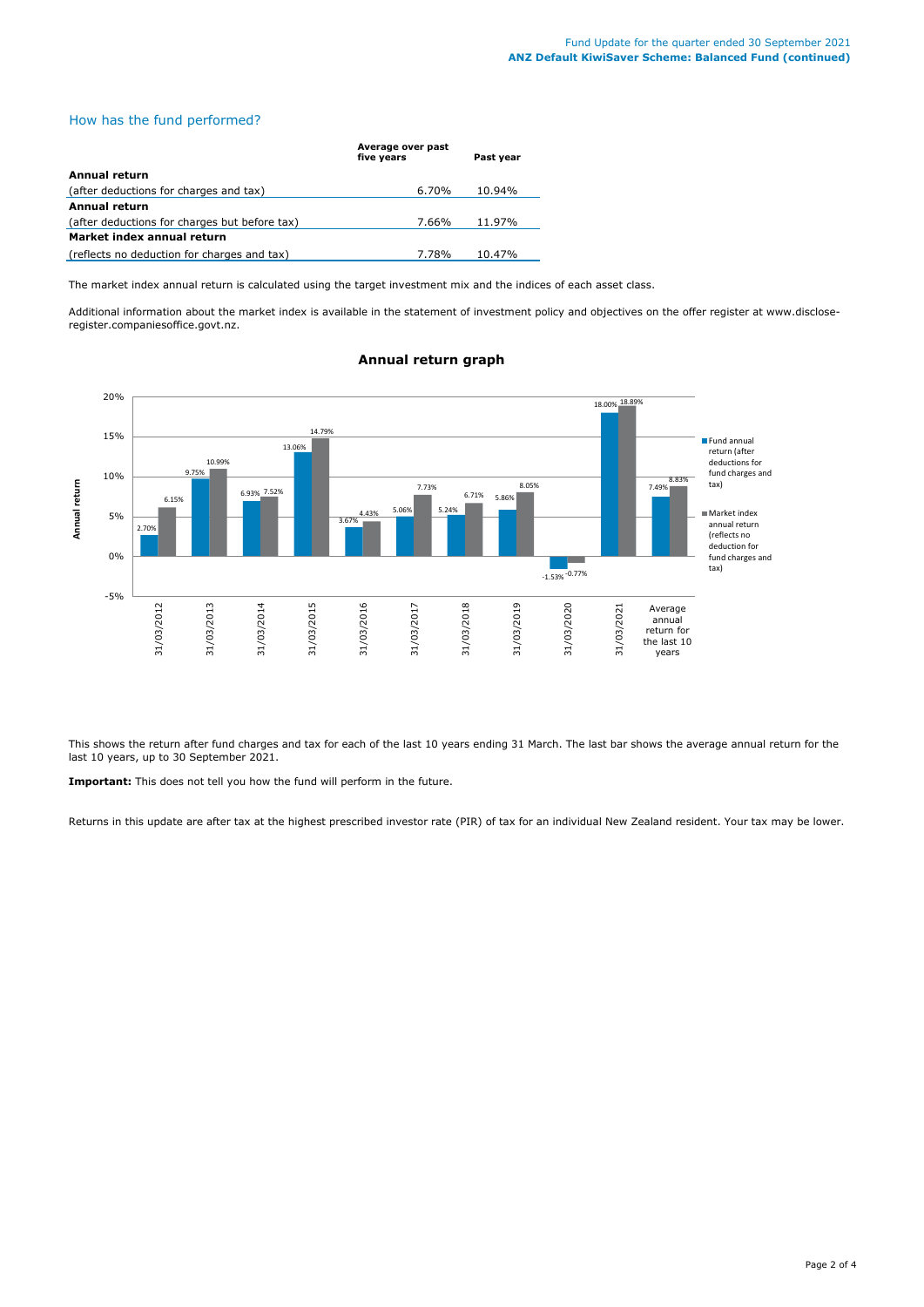# What fees are investors charged?

Investors in the Balanced Fund are charged fund charges. In the year to 31 March 2021 these were:

|                                                    | % of net asset value          |
|----------------------------------------------------|-------------------------------|
| Total fund charges <sup>1</sup>                    | 0.96%                         |
| Which are made up of:                              |                               |
| <b>Total management and administration charges</b> | 0.96%                         |
| Including:                                         |                               |
| Manager's basic fee                                | $0.90\%$                      |
| Other management and administration charges        | $0.06\%$                      |
| 0.00%<br>Total performance based fees              |                               |
|                                                    | Dollar amount per<br>investor |
| <b>Other charges</b>                               |                               |
| Membership fee <sup>2</sup>                        | \$18                          |

Investors are not currently charged individual action fees for specific actions or decisions (for example, for withdrawing from or switching funds). See the PDS for more information about Scheme fees.

Small differences in fees and charges can have a big impact on your investment over the long term.

### Example of how this applies to an investor

Sarah had \$10,000 in the fund at the start of the year and did not make any further contributions. At the end of the year, Sarah received a return after fund charges were deducted of \$1,094 (that is 10.94% of her inital \$10,000). Sarah also paid \$18 in other charges. This gives Sarah a total gain after tax of \$1,076 for the year.

#### What does the fund invest in?

**Actual investment mix<sup>3</sup> Target investment mix<sup>3</sup>**

This shows the types of assets that the fund invests in. This shows the mix of assets that the fund generally intends to invest in.